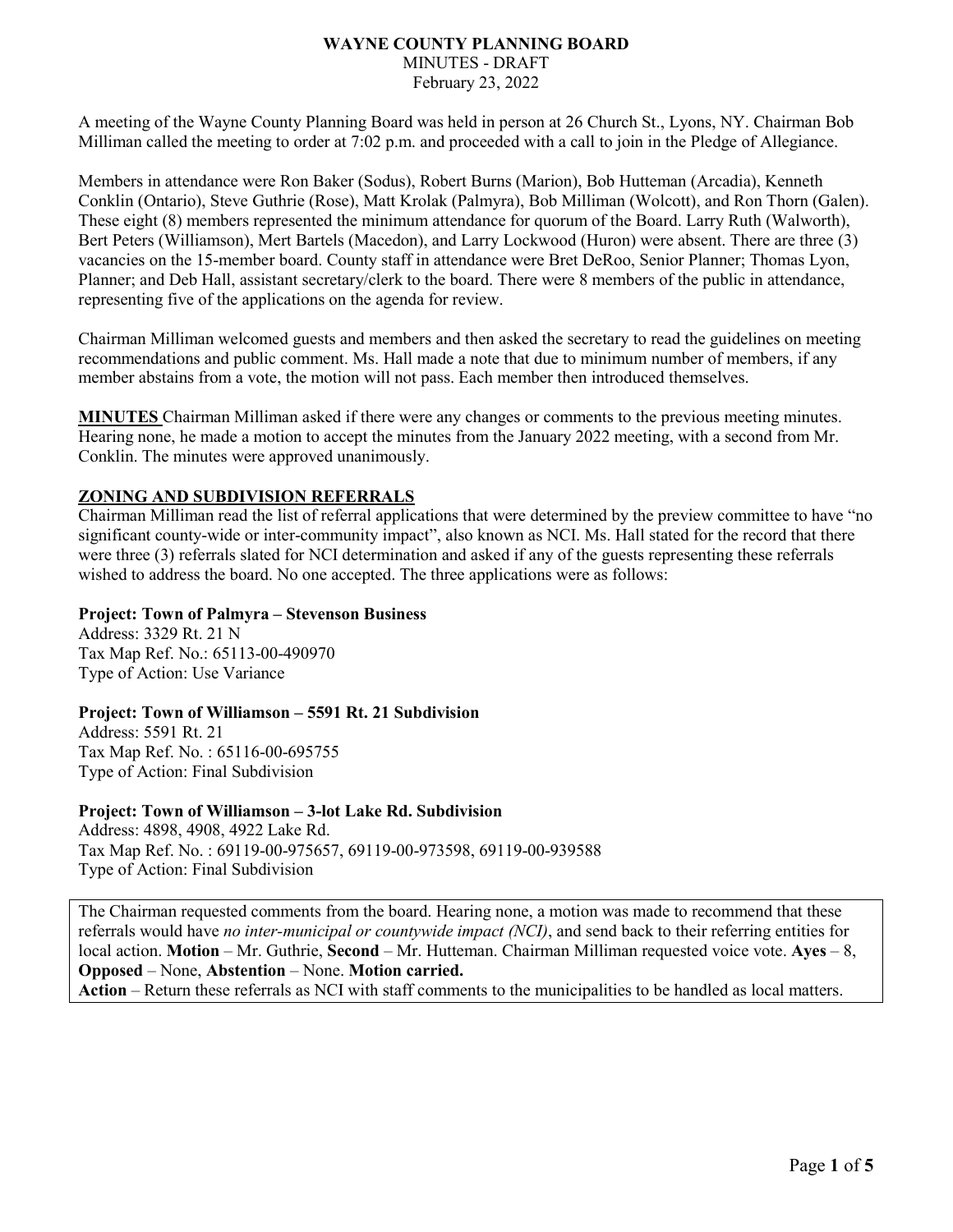The Chairman then asked for the following three (3) projects to be presented separately by Mr. DeRoo for full Board review and discussion.

# **Project: Town of Huron – Graybill Subdivision**

Address: Lake Bluff Rd. and Anchors Way Tax Map Ref. No. : 72117-00-977883 Type of Action: Preliminary / Final Subdivision

This was presented as a 13-lot re-subdivide of a 92 acre lot where 6 of the new lots would present driveways onto Lake Bluff Rd. The remaining lots would present driveways to Anchors Way, an access drive that currently serves lake front properties previously subdivided from this lot. Mr. Bob Lannon was in attendance to represent this application and confirmed that driveways will enter Lake Bluff but did not confirm locations as the approximately 2-acres lots have not yet been sold for development. Mr. Hutteman asked if Anchors Way was to remain a dead-end and, if so, recommended that there be consideration for emergency vehicle and snow plow turn-around access. When asked about the vacant land between lots, Mr. Lannon further explained that the center of the main lot (an area of 21 acres) around which new lots will be located, will remain undeveloped and in the possession of the waterfront properties for future use. He noted that the original site plan for this project had 24 lots and now it is down to 13 with bigger lots. Mr. Guthrie asked about the adjacent Catchpole Rd, to the north, which is not a dedicated road and is owned by the developer. Mr. Lannon said the Marina and the residents are allowed to use this road and the 40 acres further north is still vacant.

Comments to consider from staff and preview meeting included the following:

- 1) the proposed lots should be configured with enough area for each lot to contain an existing and/or construct a new wastewater treatment system (or connection to municipal sewer) that will meet local and/or New York State (e.g. Department of Health, Uniform Fire Prevention and Building Code) codes/regulations,
- 2) the proposed lots should be configured with enough area for each lot to have a driveway that meets AASHTO (American Association of State Highway and Transportation Officials) recommendations for sight distance,
- 3) driveway permits will be need to be obtained from the Wayne County Highway Department (Department of Public Works) for driveways that access Lake Bluff Road,
- 4) future plans for the total acreage should be considered (if any),
- 5) all applicable/necessary easements ("cross-lot" included) should be in place to ensure that the development/subdivision maintains function and compatibility (e.g. access/driveway, parking, stormwater management, utility, etc. easements),
- 6) development, including water and wastewater treatment/sanitary service, and driveway design that includes provision for emergency service vehicle access (if applicable) must meet all local, federal and NYS codes/regulations (e.g. Department of Health, Uniform Fire Prevention and Building Codes, Department of Environmental Conservation - Phase II Stormwater Management and Erosion and Sediment Control regulations),
- 7) emergency service providers should review plans to ensure that proposed development can be accessed and served (e.g. ambulance, law enforcement and fire),
- 8) development should be done in a manner that keeps it compatible with surrounding land uses and is also aesthetically pleasing through use of items such as building design/materials, property maintenance, fencing, berms, landscaping, etc. and
- 9) the property owner(s) should be aware that portions of the parcel appear to contain (or be near) both NYS Department of Environmental Conservation and National wetland areas (approximate mapping available online at [https://gisservices.dec.ny.gov/gis/erm/\)](https://gisservices.dec.ny.gov/gis/erm/) as well as FEMA flood zone area (approximate mapping available online at [https://msc.fema.gov/portal\)](https://msc.fema.gov/portal) and any planning/development should be done in accordance with applicable regulations.

A motion was made to recommend approval of the subdivision application with comments and return to the town. **Motion** – Mr. Guthrie, **Second** – Mr. Conklin, Chairman requested voice vote. **Ayes** – 8, **Opposed** – None, **Abstention** – None. **Motion carried. Action** – Recommend approval with comments.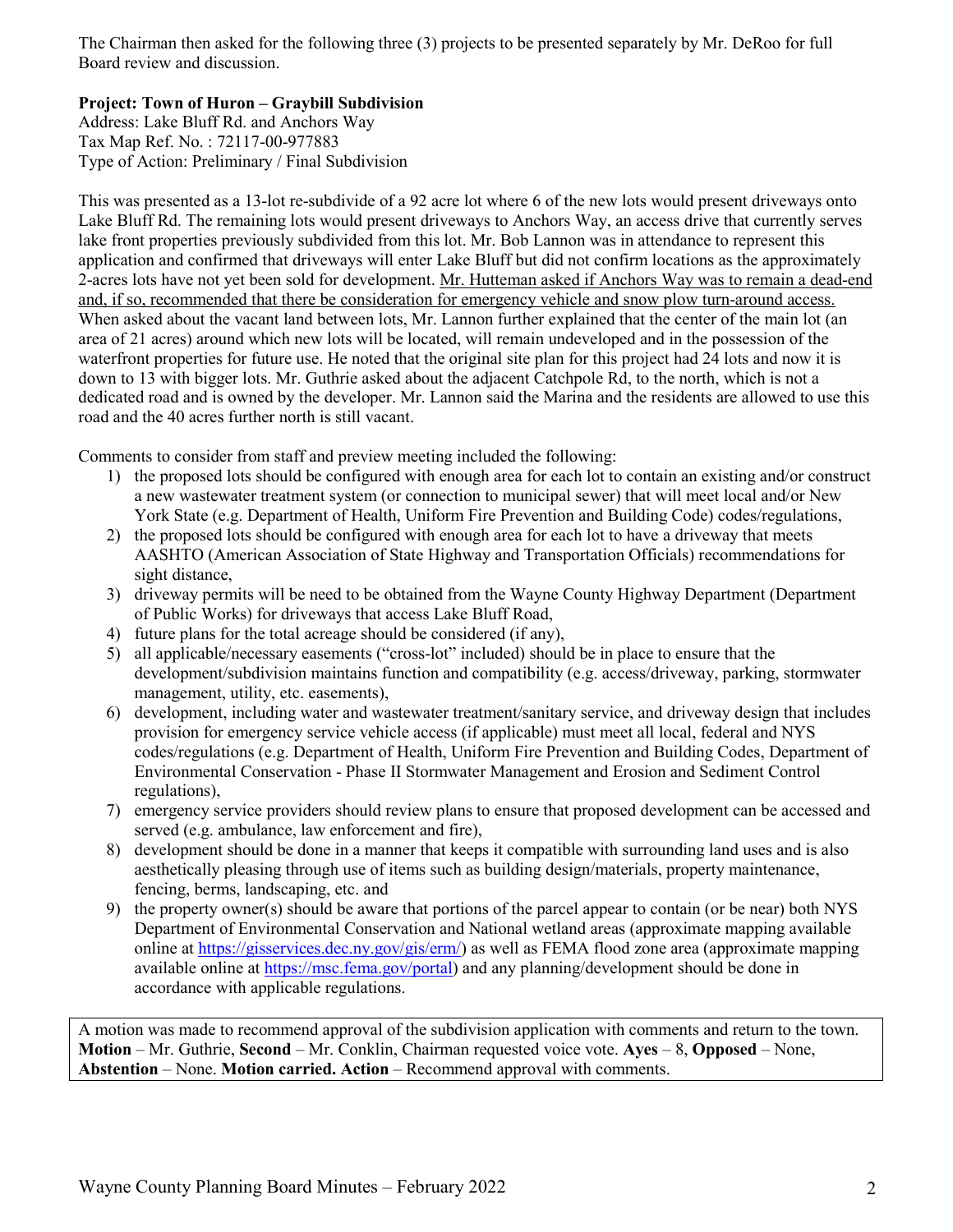# **Project: Town of Palmyra – Smith Business**

Address: Dunn Rd. Tax Map Ref. No. : 71111-18-260199 Type of Action: Use Variance

This was presented by Mr. DeRoo as a 5-acre lot on the east side of Rt. 21 N, across from the commercial RV retailer storage lot. The parcel is zoned Ag/Res and is currently vacant. Mr. Zack Smith was in attendance, representing the application. He provided a hand-drawn site plan showing the proposed location of a new building, leach/septic and driveway. He noted that the neighbor to the south has the closest structure which is a barn. Mr. Hutteman noted the steep topography and site lines along that stretch of road and asked if the proposed driveway was approved by the State Dept of Transportation. Mr. Smith said that it has been approved.

Other comments to consider from staff and preview meeting included the following:

- 1) the hardship criteria (rules/test) that are required to grant the use variance must be substantiated at the local level and
- 2) the minimum variance necessary/adequate should be considered.

For reference, the NYS Department of State has a useful reference document available, "Zoning Board of Appeals" on their website https://dos.ny.gov/system/files/documents/2021/09/zoning-board-appeals-.pdf. Details regarding each of the use variance "hardship rules/test" can be found in this document.

As a potential "commercial property," the following comments are being provided for reference should the use variance be approved at the local level:

- 1) traffic generating characteristics of the proposal should be considered, including, but not limited to the following: driveway locations, building area(s), parking area(s), driveway sight distances (i.e. they should meet American Association of State Highway and Transportation Officials - AASHTO recommendations) and on-site traffic circulation. Proposed on-site traffic circulation, driveway locations, building area and associated parking areas should be designed/developed in a manner that will provide safe pedestrian and vehicular interaction between those items and no on-site development should impede available sight distances,
- 2) all applicable NYS Department of Transportation permits/recommendations must be obtained/followed (e.g. no development should take place in the NYS Department of Transportation right-of-way, there should be no parking on the shoulder of NYS Rt. 21, etc.),
- 3) snow maintenance/removal plans should be considered,
- 4) development should be done in a manner that keeps it compatible with surrounding land uses and is also aesthetically pleasing through use of items such as building design/materials, property maintenance, fencing, berms, landscaping, etc.,
- 5) screening (e.g. fence, berm, landscaping, etc.) should be considered to help the proposed development remain compatible with surrounding land uses (if applicable),
- 6) "operational noises" should be mitigated (i.e. noise generated by proposed business activity, such as auto repair work, should not impact nearby land uses),
- 7) outside storage should be limited (e.g. items in disrepair should not be permitted to accumulate),
- 8) all toxic/hazardous materials that may be associated with any on-site activity should be properly stored, handled and disposed of (if applicable) and
- 9) the property owner(s) should be aware that portions of the parcel appear to contain (or be near) both NYS Department of Environmental Conservation and National wetland areas (approximate mapping available online at [https://gisservices.dec.ny.gov/gis/erm/\)](https://gisservices.dec.ny.gov/gis/erm/) as well as FEMA flood zone area (approximate mapping available online at [https://msc.fema.gov/portal\)](https://msc.fema.gov/portal) and any planning/development should be done in accordance with applicable regulations.

A motion was made to recommend that this request for Use Variance would have *no inter-municipal or countywide impact (NCI)* with comments as noted, and return to the town.

**Motion** – Mr. Guthrie, **Second** – Mr. Baker. Chairman requested voice vote. **Ayes** – 7, **Opposed** – None, **Abstention** – 1. **Motion NOT carried. Action** – Return to town with noted recommendations and comments although no formal approval of the application could be obtained.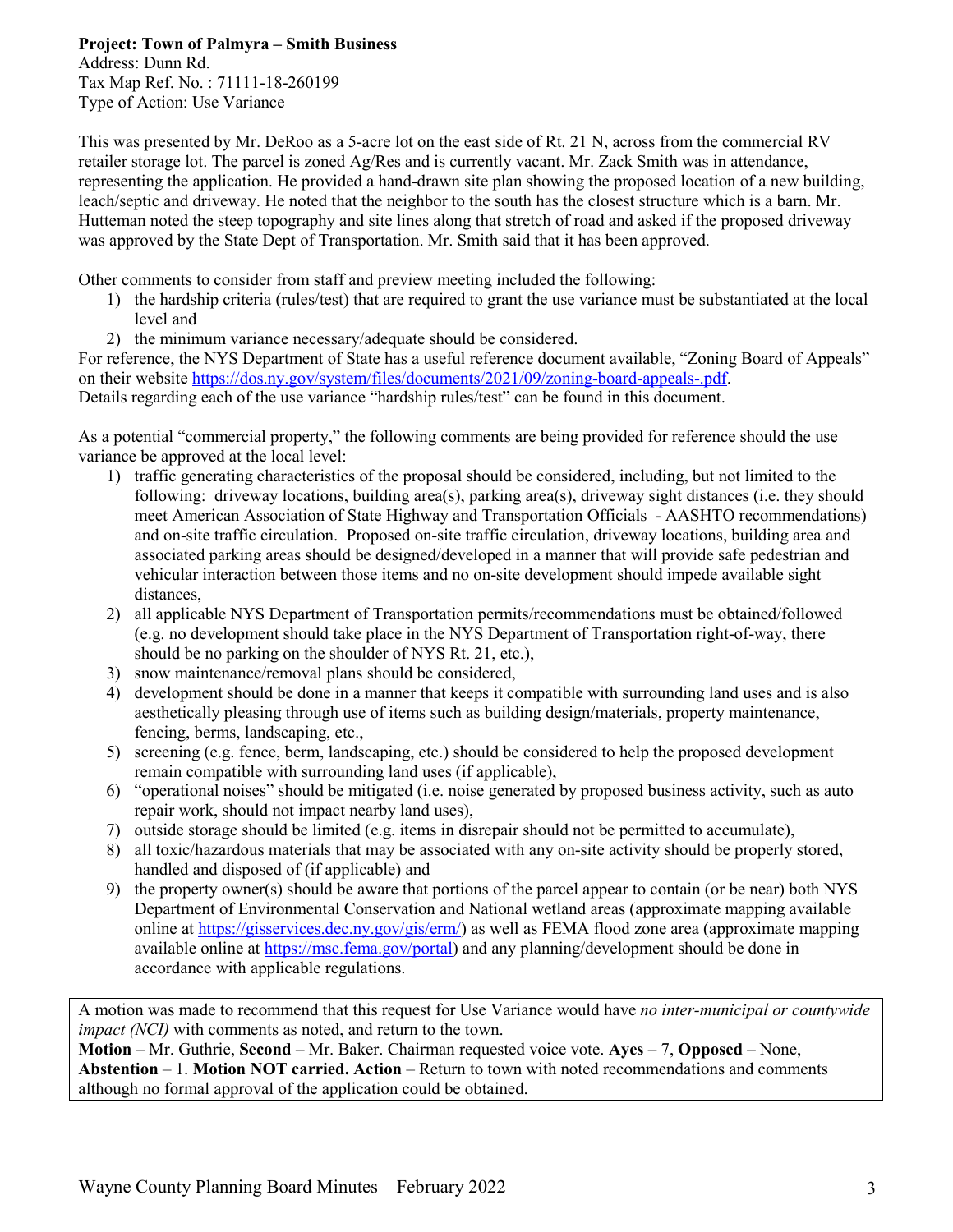### **Project: Town of Rose – Jay & Melissa Eygnor**

Address: Wayne Center Rd Tax Map Ref. No. : 72114-00-600999 Type of Action: Area Variance(s)

Mr. DeRoo introduced the application as requesting two area variances for a new build horse barn and residential pad. The parcel is zoned Ag and due to the front portion of the lot being narrow and the back having a steep slope, the variances are for the horse barn to be in front of the primary structure and closer than required 80' setback to the road. Mr. Jay Eygnor was in attendance to represent the application and explained that the lot is currently vacant and the preexisting slab closer to the road is not ideal for placement of the home. The house will be a doublewide manufactured home and the pasture will be behind the house, where the slope drops dramatically. Mr. Conklin asked about the character of the neighborhood, and whether other parcels had barns/shops in front of their homes. Mr. Eygnor stated that other nearby parcels did in fact have this building arrangement. Mr. Krolak asked for clarification on the height of the barn. Mr. Eygnor stated it would be 16' to the eaves plus additional height to the peak but due to elevation changes from the road toward the back of the lot, the sight line from the road would be level with the height of the eaves. He also noted that the lot configuration would not likely negatively affect resale values. Other comments to consider from staff and preview meeting included the following:

- 1) the hardship criteria (rules/test) that are required to grant the area variances must be substantiated at the local level and
- 2) the minimum variances necessary should be considered.

For reference, the NYS Department of State has a useful reference document available, "Zoning Board of Appeals" on their website https://dos.ny.gov/system/files/documents/2021/09/zoning-board-appeals-.pdf. The following are additional comments to consider should the area variance be approved at the municipal level:

- 1) development should be done in a manner that helps it remain compatible with surrounding land uses and is also aesthetically pleasing through use of items such as building design/materials, fencing, berms, landscaping, etc.. Placement of the barn, manure storage and fenced areas, as well as the number of large animals, should be done with consideration given to both the applicants' intended use as well as compatibility with, local zoning and surrounding land uses,
- 2) horse care guidelines from a source such as the Humane Society of the United States, available online at https://www.humanesociety.org/resources/horse-care-guidelines should be considered,
- 3) all necessary local, federal and state recommendations/regulations and approvals/permits must be obtained/complied with (e.g. NYS Uniform Fire Prevention and Building Codes, NYS Department of Health - wastewater treatment and water supply systems, etc.),
- 4) the driveway should have sight distances available that meet AASHTO (American Association of State Highway and Transportation Officials) recommendations and should include provision for emergency service vehicle access, if applicable, per local and/or NYS Uniform Fire Prevention and Building Code requirements,
- 5) local emergency service providers should review plans to ensure that proposed development can be accessed and served (e.g. ambulance, police and fire) and
- 6) the property owner(s) should be aware that portions of the parcel may contain (or be near) National and NYS Department of Environmental Conservation wetland areas (approximate mapping is available for both online at [http://www.dec.ny.gov/gis/erm/\)](http://www.dec.ny.gov/gis/erm/) as well as FEMA flood zone area (approximate mapping available online at [https://msc.fema.gov/portal\)](https://msc.fema.gov/portal) and any planning/development should be done in accordance with applicable regulations.

A motion was made to recommend approval of the area variances with comments and return to the town. **Motion** – Mr. Hutteman, **Second** – Mr. Krolak, Chairman requested voice vote. **Ayes** – 7, **Opposed** – none, **Abstention** – 1 Mr. Guthrie due to membership on the local planning board. **Motion did NOT carry. Action** – Return to town with noted recommendations and comments although no formal approval of the application could be obtained.